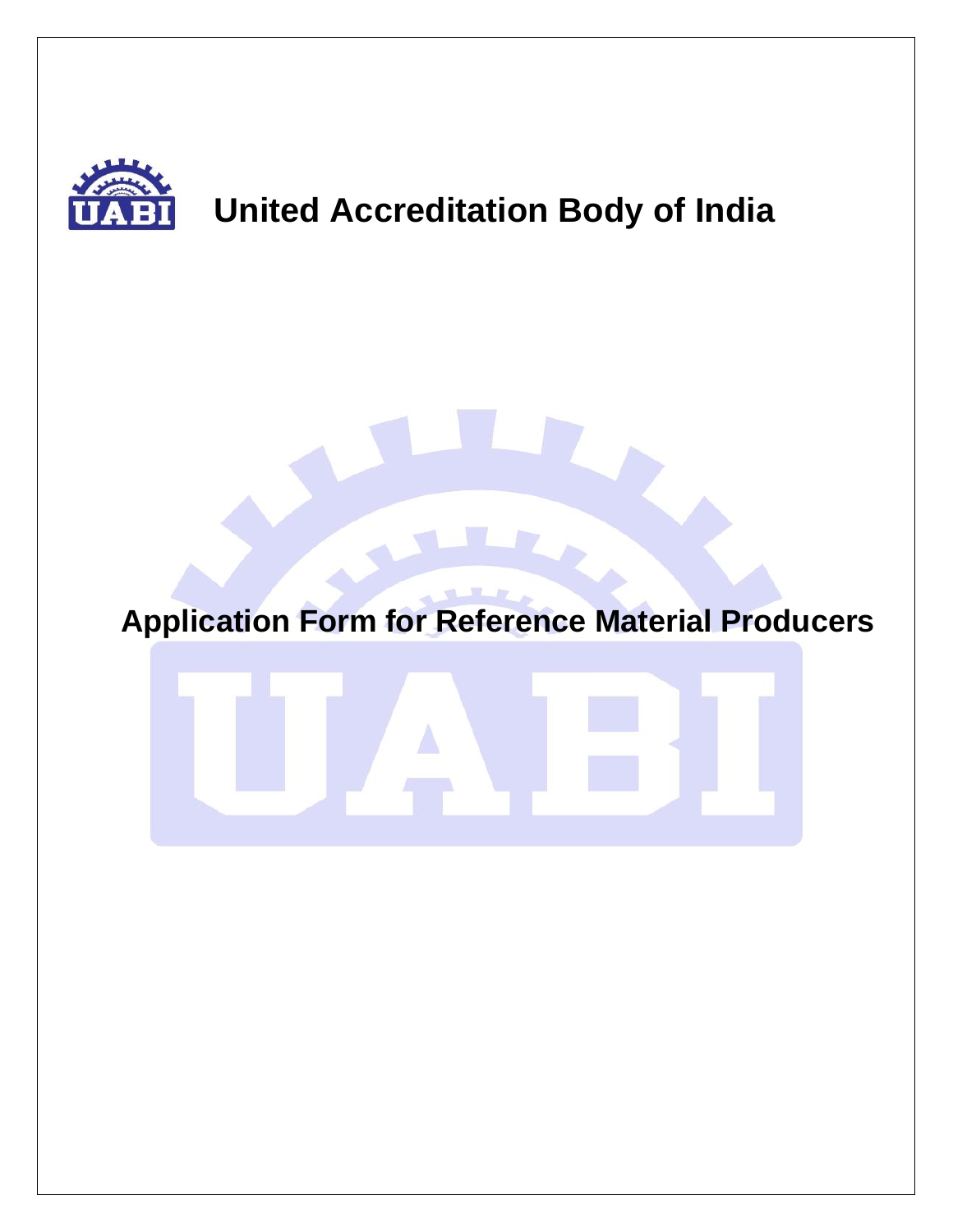#### **AMENDMENT SHEET**

| S.No | Page<br>No. | <b>Clause</b><br>No. | Date of<br><b>Amendment</b> | <b>Amendment</b> | <b>Reasons</b> | Signature<br>QM | Signature<br>CEO |
|------|-------------|----------------------|-----------------------------|------------------|----------------|-----------------|------------------|
|      |             |                      |                             |                  |                |                 |                  |
| 1.   |             |                      |                             |                  |                |                 |                  |
| 2.   |             |                      |                             |                  |                |                 |                  |
| 3.   |             |                      |                             |                  |                |                 |                  |
| 4.   |             |                      |                             |                  |                |                 |                  |
| 5.   |             |                      |                             |                  |                |                 |                  |
| 6.   |             |                      |                             |                  |                |                 |                  |
| 7.   |             |                      |                             |                  |                |                 |                  |
| 8.   |             |                      |                             |                  |                |                 |                  |
|      |             |                      |                             |                  |                |                 |                  |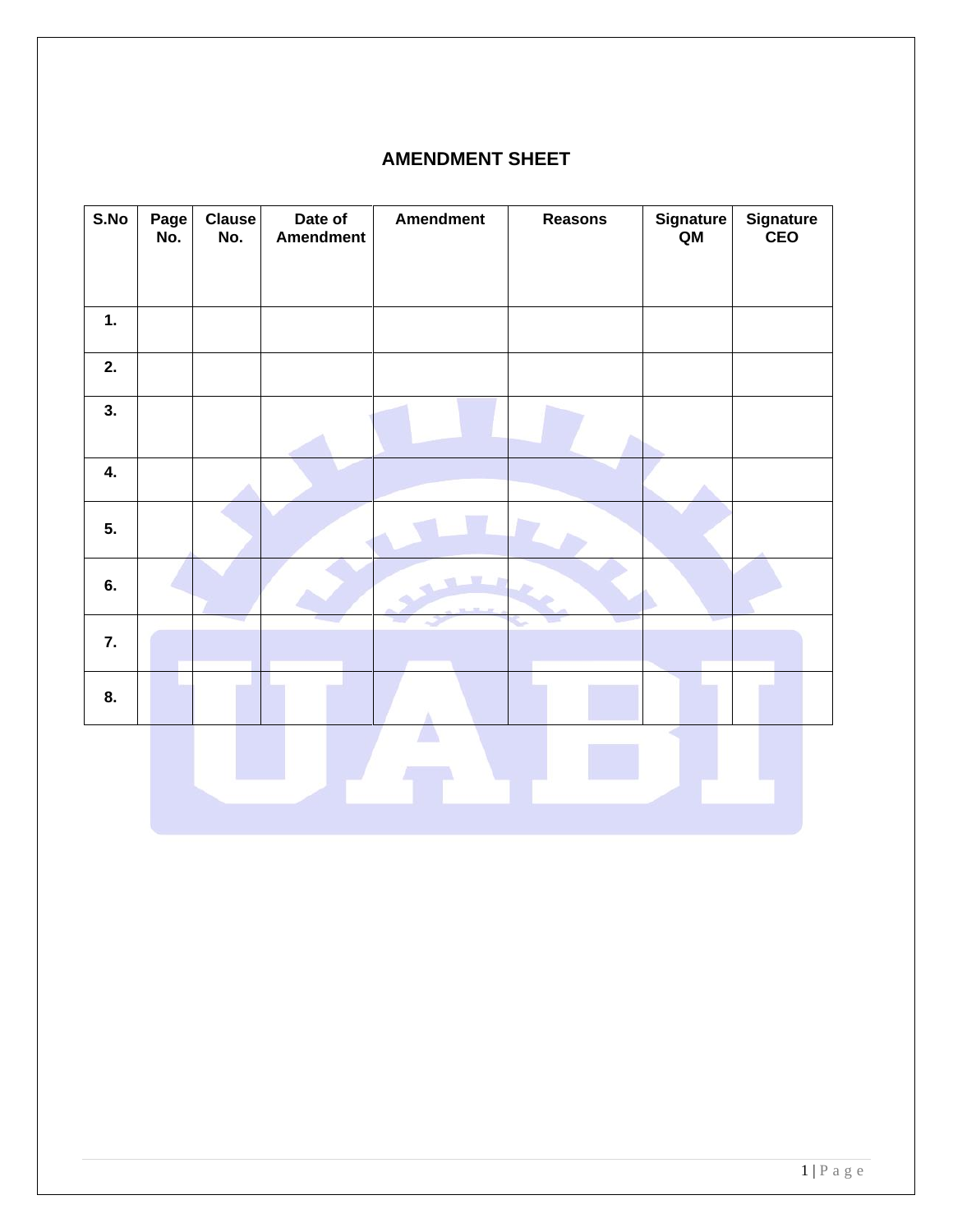## **TABLE OF CONTENTS**

| S.No. | <b>Title</b>       | Page no. |
|-------|--------------------|----------|
| 1.    | Application form   | $3 - 8$  |
| 2.    | Terms & Conditions | $9 - 13$ |

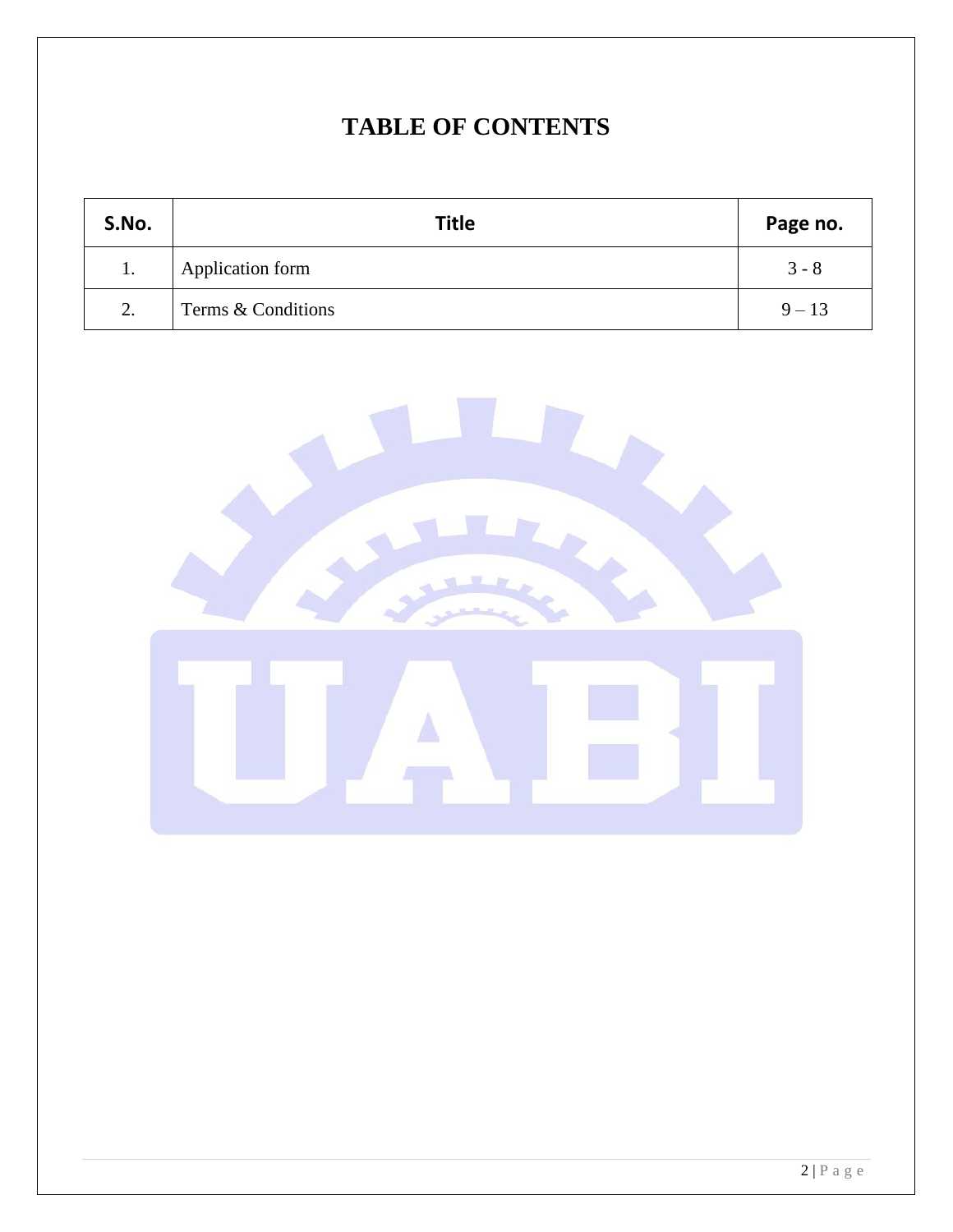## **Application Form for CAB Accreditation**

| Previous accreditation details along with certificate no. & validity ___________________                                                             |  |  |  |  |  |
|------------------------------------------------------------------------------------------------------------------------------------------------------|--|--|--|--|--|
| <b>CAB Details</b><br>1.                                                                                                                             |  |  |  |  |  |
| <b>Name of the Organization</b>                                                                                                                      |  |  |  |  |  |
| Details about CAB Location(s) and Address(s) other locations also if applicable any:                                                                 |  |  |  |  |  |
| Contact Details (Such as phone number, mail I'd etc.):                                                                                               |  |  |  |  |  |
| 1.1. Category of Facility(s) applied under the scope of Accreditation                                                                                |  |  |  |  |  |
| <b>Permanent Facility</b><br>Yes<br>No<br>а.                                                                                                         |  |  |  |  |  |
| <b>Site Facility</b><br>Yes<br>No<br>b.                                                                                                              |  |  |  |  |  |
| <b>Mobile Facility</b><br><b>Yes</b><br>No<br>c.                                                                                                     |  |  |  |  |  |
| 1.2. Name of Organization / Parent Organization along with contact details:                                                                          |  |  |  |  |  |
| 1.3. Legal identity of the CAB and date of establishment<br>(Please give Registration No. and name of issuing authority. Attach supporting evidence) |  |  |  |  |  |

#### *1.4. Government TAX registration Number such as GST and TAN/PAN or others if applicable: -*

*\_\_\_\_\_\_\_\_\_\_\_\_\_\_\_\_\_\_\_\_\_\_\_\_\_\_\_\_\_\_\_\_\_\_\_\_\_\_\_\_\_\_\_\_\_\_\_\_\_\_\_\_\_\_\_\_\_\_\_\_\_\_\_\_\_\_\_\_\_\_\_\_\_\_\_\_\_\_\_\_\_\_\_\_\_\_*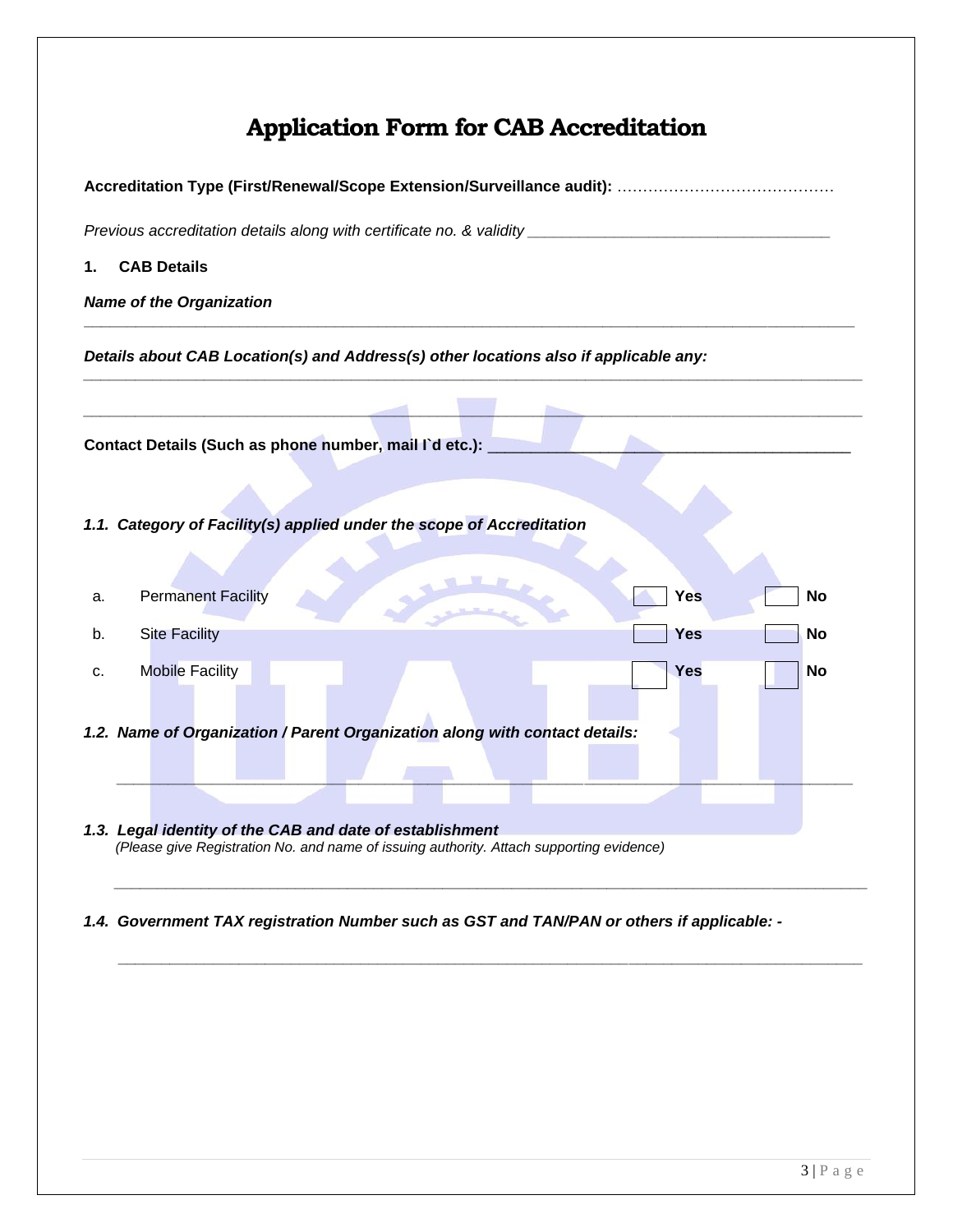|           | 1.5. Type of scope of Accreditation:<br>(Please tick appropriately)                             |                                                                                                     |                                                                                                                                                                                           |                                                                                             |                                                |                                                   |
|-----------|-------------------------------------------------------------------------------------------------|-----------------------------------------------------------------------------------------------------|-------------------------------------------------------------------------------------------------------------------------------------------------------------------------------------------|---------------------------------------------------------------------------------------------|------------------------------------------------|---------------------------------------------------|
|           |                                                                                                 | <b>Reference Material Producer</b>                                                                  |                                                                                                                                                                                           |                                                                                             |                                                |                                                   |
|           |                                                                                                 | <b>Certified Reference Material Producer</b>                                                        |                                                                                                                                                                                           |                                                                                             |                                                |                                                   |
|           | (Please tick appropriately)<br>At Permanent Facility                                            |                                                                                                     | 1.6. How Reference Material Producer activities are conducted                                                                                                                             |                                                                                             |                                                |                                                   |
|           |                                                                                                 | Mobile or Temporary Facility                                                                        |                                                                                                                                                                                           |                                                                                             |                                                |                                                   |
|           |                                                                                                 |                                                                                                     | Note: UABI does not accept application if reference material producer sub-contracts any of its activity.                                                                                  |                                                                                             |                                                |                                                   |
|           | etc.                                                                                            |                                                                                                     | Kindly mention other Accreditations granted such as but not limited to ISO 17025, ISO 9001, ISO 14001                                                                                     |                                                                                             |                                                |                                                   |
| 2.        |                                                                                                 | (In English or other language as applicable)<br><b>Accreditation Details as per relevant Scope:</b> | 1.7. Mention how the name along with address of the CAB that are to appear on the certificate<br>2.1. Categories for which accreditation is sought (For reference, kindly see Annexure-1) |                                                                                             |                                                |                                                   |
|           | <b>Physical properties</b>                                                                      |                                                                                                     |                                                                                                                                                                                           |                                                                                             |                                                |                                                   |
|           |                                                                                                 | <b>Engineering properties</b>                                                                       |                                                                                                                                                                                           |                                                                                             |                                                |                                                   |
|           | <b>Chemical composition</b>                                                                     |                                                                                                     |                                                                                                                                                                                           |                                                                                             |                                                |                                                   |
|           |                                                                                                 | <b>Biological and clinical properties</b>                                                           |                                                                                                                                                                                           |                                                                                             |                                                |                                                   |
|           |                                                                                                 |                                                                                                     | Miscellaneous (treated as another category not mentioned above)                                                                                                                           |                                                                                             |                                                |                                                   |
|           |                                                                                                 |                                                                                                     |                                                                                                                                                                                           |                                                                                             |                                                |                                                   |
|           | 2.2. Format for Scope of Accreditation                                                          |                                                                                                     |                                                                                                                                                                                           |                                                                                             |                                                |                                                   |
| S.<br>No. | Type of Reference<br>materials (certified<br>reference material<br>reference<br>or<br>material) | Reference<br>material matrix or<br>Source used                                                      | Property<br>of<br>reference material                                                                                                                                                      | Test method<br>used or any<br>validated<br>method<br>used to<br>assign<br>property<br>value | Range of<br>Testing/<br>Limits of<br>detection | Uncertainty of<br>Measurement<br>$(\pm)$ at Value |

Note:<br> $\frac{i}{ii}$ .

*i. CAB shall apply scope as per format only and no other format is accepted by UABI.*

*ii. Measurement of Uncertainty shall be expressed at with 95% of confidence level*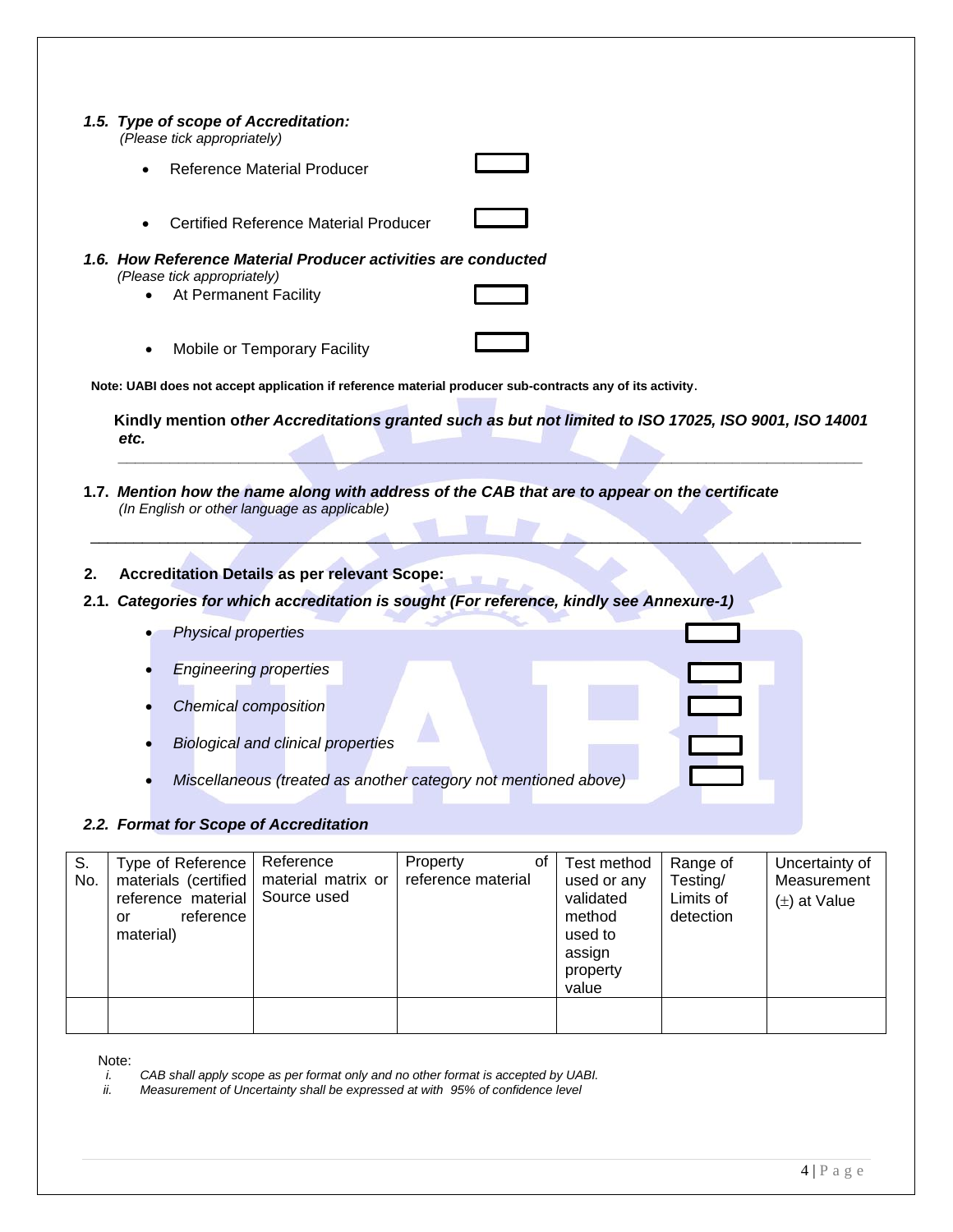#### **Organization Structure**

#### **2.3.** *Senior Management*

2.3.1.Top management of the CAB \_\_\_\_\_\_\_\_\_\_\_\_\_\_\_\_\_\_\_\_\_\_\_\_\_\_\_\_\_\_\_\_\_\_\_\_\_\_\_\_\_\_\_\_\_\_\_\_\_\_\_\_

2.3.2. Person responsible for the management system (Quality Manager as said)\_\_\_\_\_\_\_\_\_\_\_\_\_\_\_\_\_\_\_\_\_\_

2.3.3. Person responsible for technical operations (Technical Manager as said) \_\_\_\_\_\_\_\_\_\_\_\_\_\_\_\_\_\_\_\_\_

2.3.4. Contact person for UABI

#### *2.4. Proposed personnel that are competent for Signing of reference material certified reports as well as for authentication of test data. Fill in this format only.*

*(Please note to attach RMP`s qualification and experience criteria along with this form)*

| SI. | Department/ | Name &             | Qualification  | Relevant          | Relevant | Specialization | Specimen  |
|-----|-------------|--------------------|----------------|-------------------|----------|----------------|-----------|
|     | Section     | <b>Designation</b> | with           | <b>Experience</b> | Training | for authorized | Signature |
|     |             |                    | Specialization | in years for      |          | signatory      |           |
|     |             |                    |                | Authorized        |          |                |           |
|     |             |                    |                | signatory         |          |                |           |
|     |             |                    |                |                   |          |                |           |

#### *2.5. Organization Chart details:*

2.5.1. Indicate how organization chart for operating departments of the CAB for which accreditation is being sought. (Attach sheet separately)

2.5.2. Indicate how the CAB is related to external organizations or to its own parent organization (if applicable)

#### *2.6. Employees details, (Fill in this format only).*

#### 2.6.1. *Details of staff*

| S.No | Name | Designation | Academic and<br><b>Professional Qualifications</b> | Experience<br>related to present<br>work (in years) | Relevant<br>Training |
|------|------|-------------|----------------------------------------------------|-----------------------------------------------------|----------------------|
|      |      |             |                                                    |                                                     |                      |

Note:

*.* 

*i. CAB operating in shifts shall clearly identify the staff working in shifts.*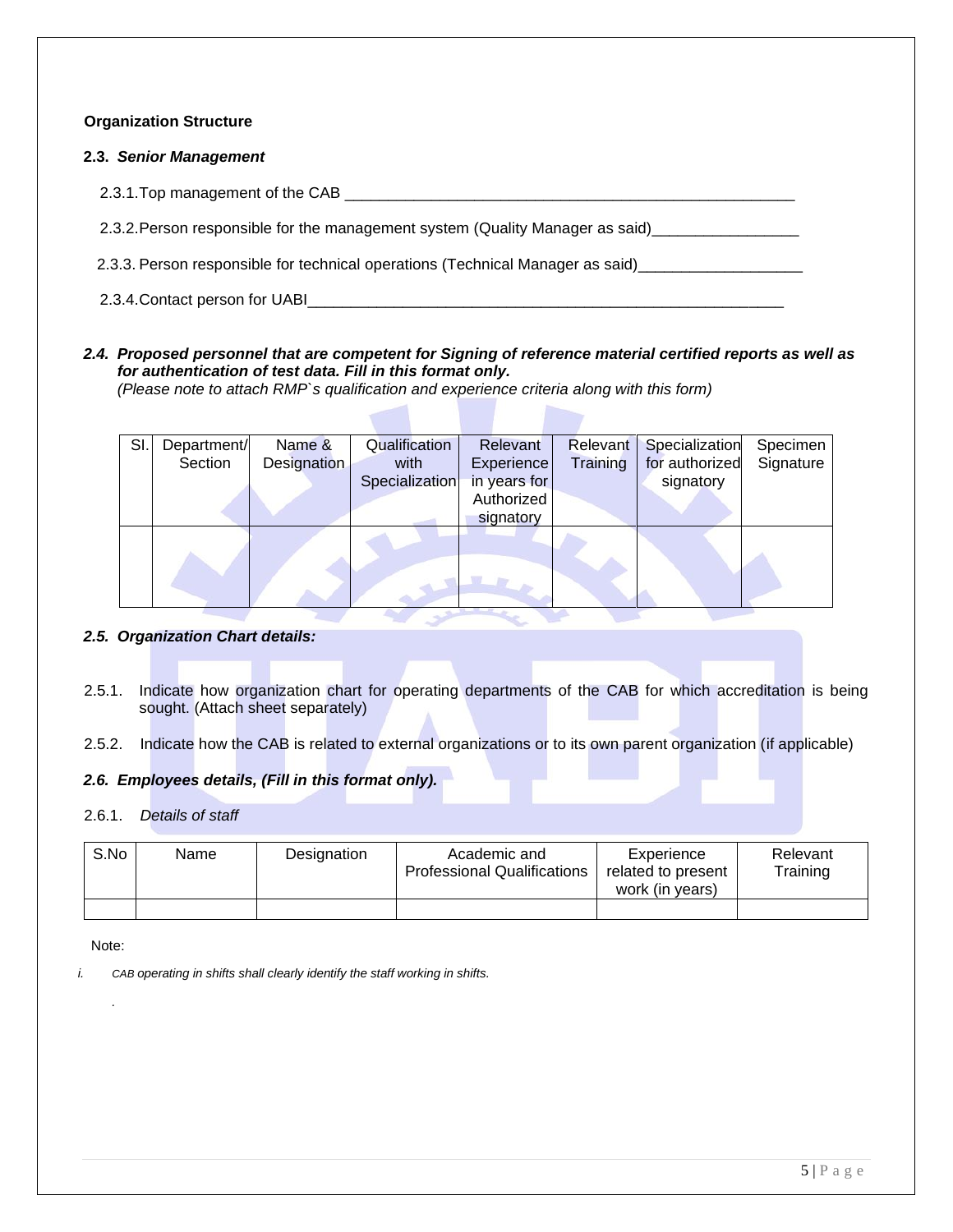#### **3. Equipment and Reference Materials/ Reference standards**

#### **3.1. List of equipment,** *(Fill in this format only).*

| SI. | Name of equipment | vear of<br>make | Model/ type/ Range and<br>accuracy | Date of last   Calibration<br>calibration | due on | Calibrated<br>bv* | Traceability |
|-----|-------------------|-----------------|------------------------------------|-------------------------------------------|--------|-------------------|--------------|
|     |                   |                 |                                    |                                           |        |                   |              |

*\* Please mention whether calibration done in-house or through external agency (mention name).*

#### **4.2 List of Reference Standard available for use,** *(Fill in this format only).*

| S.No | Name of Reference Material /<br>Standard strain / Culture used | Source / Name of<br>manufacturer | Date of Validity | Traceability |
|------|----------------------------------------------------------------|----------------------------------|------------------|--------------|
|      |                                                                |                                  |                  |              |

#### **4. Internal Audit and Management Review details:**

#### **4.1. Dates of last Internal Audit \_\_\_\_\_\_\_\_\_\_\_\_\_\_\_\_\_\_\_\_\_\_\_\_\_\_\_\_\_\_\_\_\_\_\_\_**

4.1.1. Whether all requirements of ISO/IEC 17034:2016 covering all activities of CAB have been audited at least once in last one year

|      |                                  |  | <b>YES/NO (Mark Appropriately)</b> |                                                  |                                                                        |  |  |  |
|------|----------------------------------|--|------------------------------------|--------------------------------------------------|------------------------------------------------------------------------|--|--|--|
| 4.2. |                                  |  |                                    | <b>Dates of last Management Review</b>           |                                                                        |  |  |  |
| 5.   | <b>Application Fees details:</b> |  |                                    |                                                  |                                                                        |  |  |  |
|      |                                  |  |                                    | 1.1. Number of groups* applied for accreditation |                                                                        |  |  |  |
|      | 1.2. Application Fees (Rs.)      |  |                                    |                                                  |                                                                        |  |  |  |
|      |                                  |  |                                    |                                                  | 1.3. **DD/ Online Mode (Mention reference no.) (Please refer UABI 449) |  |  |  |

#### Note:

- *i. \*Information regarding the groups applied for accreditation in each discipline. Refer UABI 412 for more details.*<br>ii. *\*\*All payments shall be made through DD/RTGS/NEFT & should be in favor of 'UABI' payable at DEL*
- *ii. \*\*All payments shall be made through DD/RTGS/NEFT & should be in favor of 'UABI' payable at DELHI.*
- *iii. CAB can make separate Annexures for filling details given in point 2.2 to 4.2.*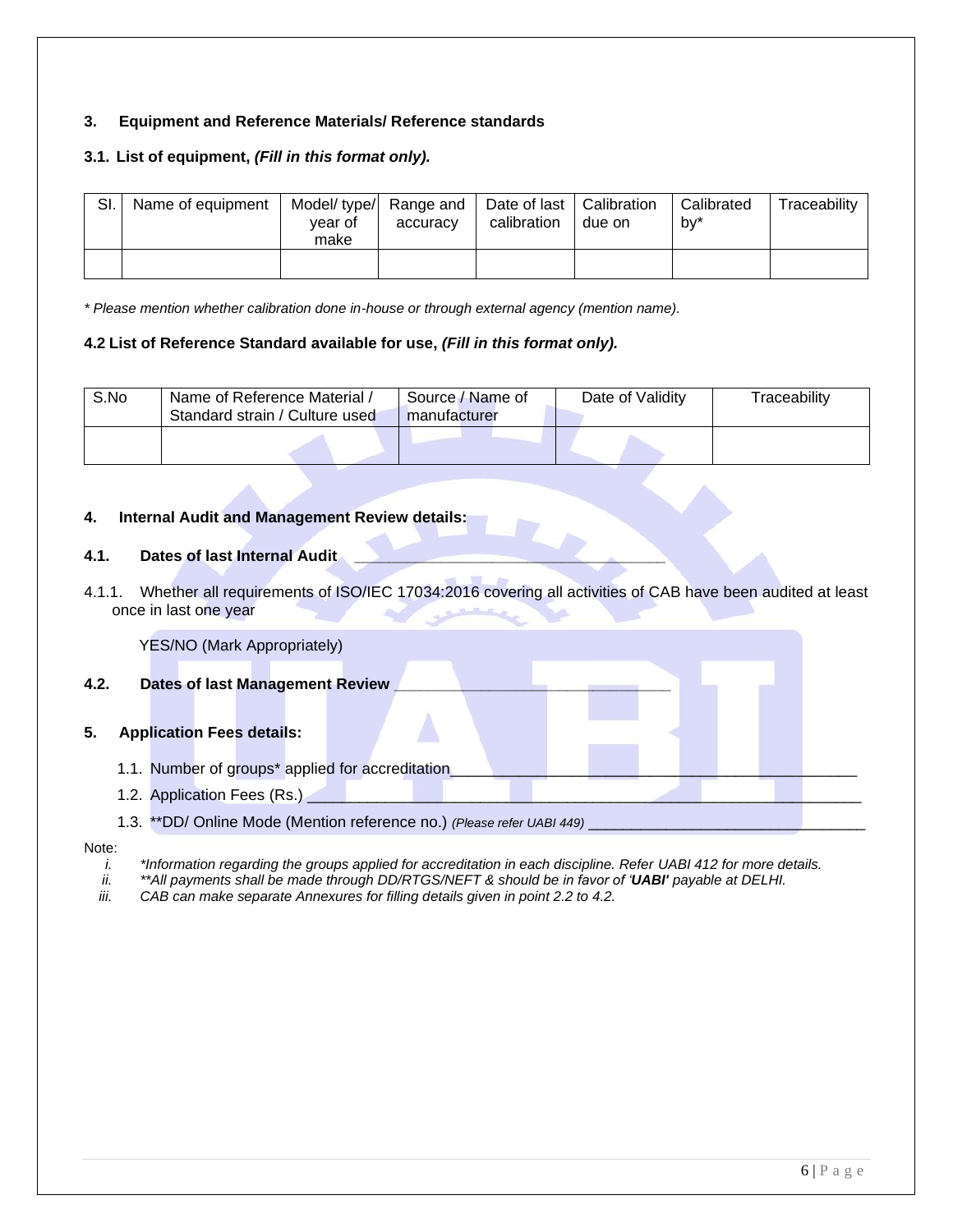#### **6. Declaration by the CAB**

#### **We declare that**

- 8.1 We are familiar with the terms and conditions of maintaining accreditation (UABI 417), which is enclosed and will abide by them at all time during period of accreditation.
- 8.2 We agree to comply fully with ISO/IEC 17034: 2016 for the accreditation during all time on & for accreditation.
- 8.3 We agree to comply with accreditation procedures and pay all costs for any kind assessment at all time.
- 8.4 We agree to co-operate with the assessment team appointed by UABI for assessment and as per applied scope.
- 8.5 We satisfy all national, regional and local regulatory requirements for operating a CAB.

| 8.6                                                                                                                                        | has | provided |
|--------------------------------------------------------------------------------------------------------------------------------------------|-----|----------|
| consultancy for preparing towards UABI accreditation. (If any)                                                                             |     |          |
| 8.7 No adverse action has been initiated / taken against the CAB in the past year. If yes, please provide the<br>clause is not applicable. |     |          |
| 8.8 All information provided in this application is true.                                                                                  |     |          |
| Signature of Top management of CAB                                                                                                         |     |          |
| Name & Designation                                                                                                                         |     |          |
| Date & Place                                                                                                                               |     |          |
|                                                                                                                                            |     |          |
|                                                                                                                                            |     |          |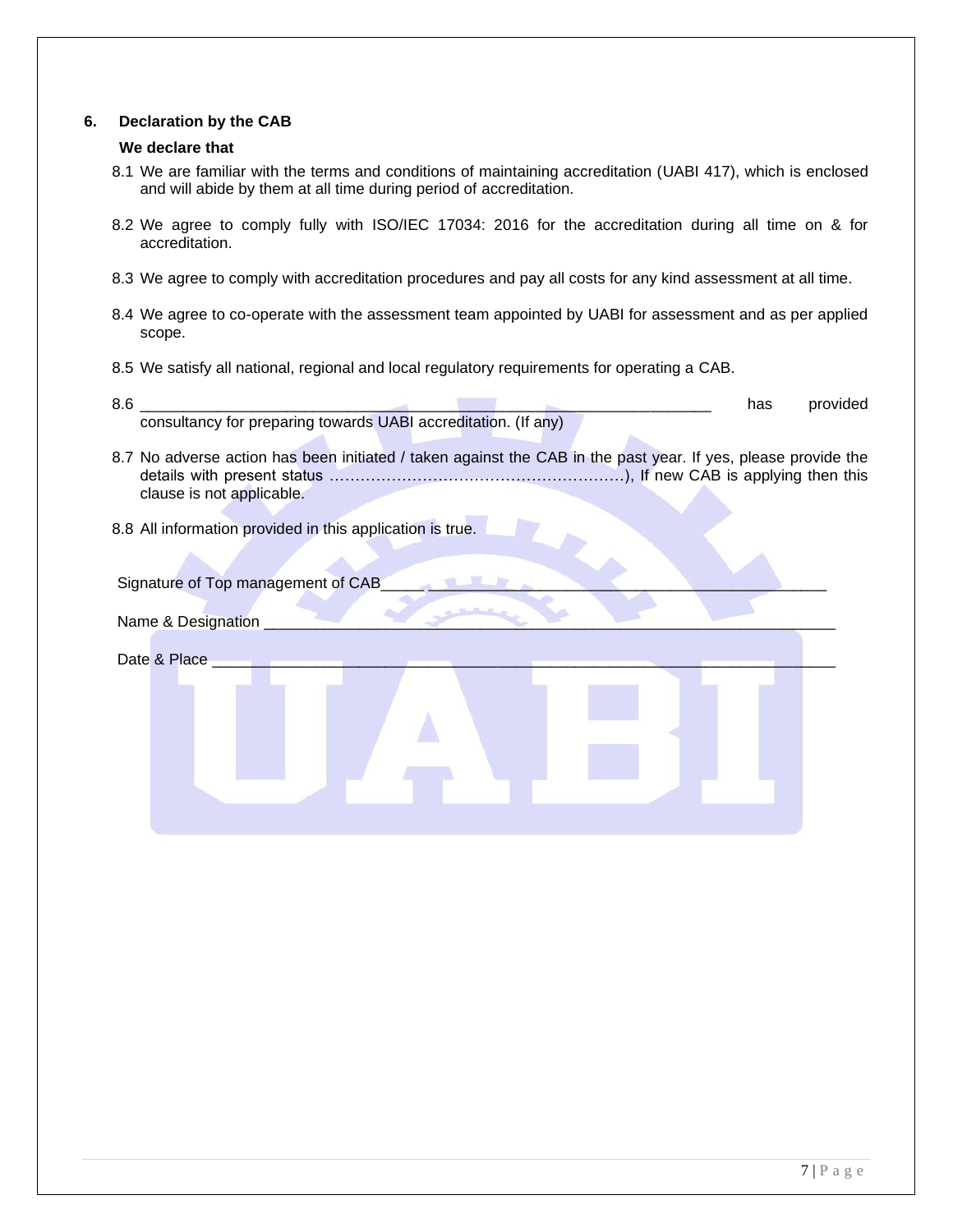### **S. No Information / details provided as part of application Check mark** 1. | Information about each discipline (as per Annexure – 1) 2. Management System Document / Quality Manual (latest issue) according to latest ISO/IEC 17034: 2016. 3. Application fees a) Information on total groups applied for accreditation b) Estimated applicable fees as per UABI 449. c) Demand Draft in favor of **'**UABI' & details of NEFT/RTGS. 4. Copy of Legal Identity (Registration Details of the CAB) *5.* Government registration TAX number along with details (GST, PAN etc.) 6. Scope of Accreditation along with all necessary details as per Scope format. **7.** Petails of Senior Management along with designation and Contact Details 8. **List of staff and signing authority of CAB** 9. **Organization Chart** 10. | List of Equipment's / Reference Material used with details of Traceability 11. Documentation for, planning of production processes, homogeneity & stability testing and storage, handling and distribution of reference material. 12. **Dates of last Internal Audit and Management Review.** 13. Peclaration about the Consultant (if any)

#### **7. Application Form Check List, please mark as appropriately.**

Verified the above details and confirmed the availability of all required documents/ details as part of application form.

Signature of CAB/ QA Head / Director \_\_\_\_\_\_\_\_\_\_\_\_\_\_\_\_\_\_\_\_\_\_\_\_\_\_\_\_\_\_\_\_\_\_\_\_\_\_\_\_\_\_\_\_\_\_\_\_\_\_\_\_\_\_\_\_\_\_\_

14. Signed copy of UABI Terms & Condition.

Name & Designation \_\_\_\_\_\_\_\_\_\_\_\_\_\_\_\_\_\_\_\_\_\_\_\_\_\_\_\_\_\_\_\_\_\_\_\_\_\_\_\_\_\_\_\_\_\_\_\_\_\_\_\_\_\_\_\_\_\_\_\_\_\_\_\_\_\_\_\_\_\_\_\_\_

Date & Place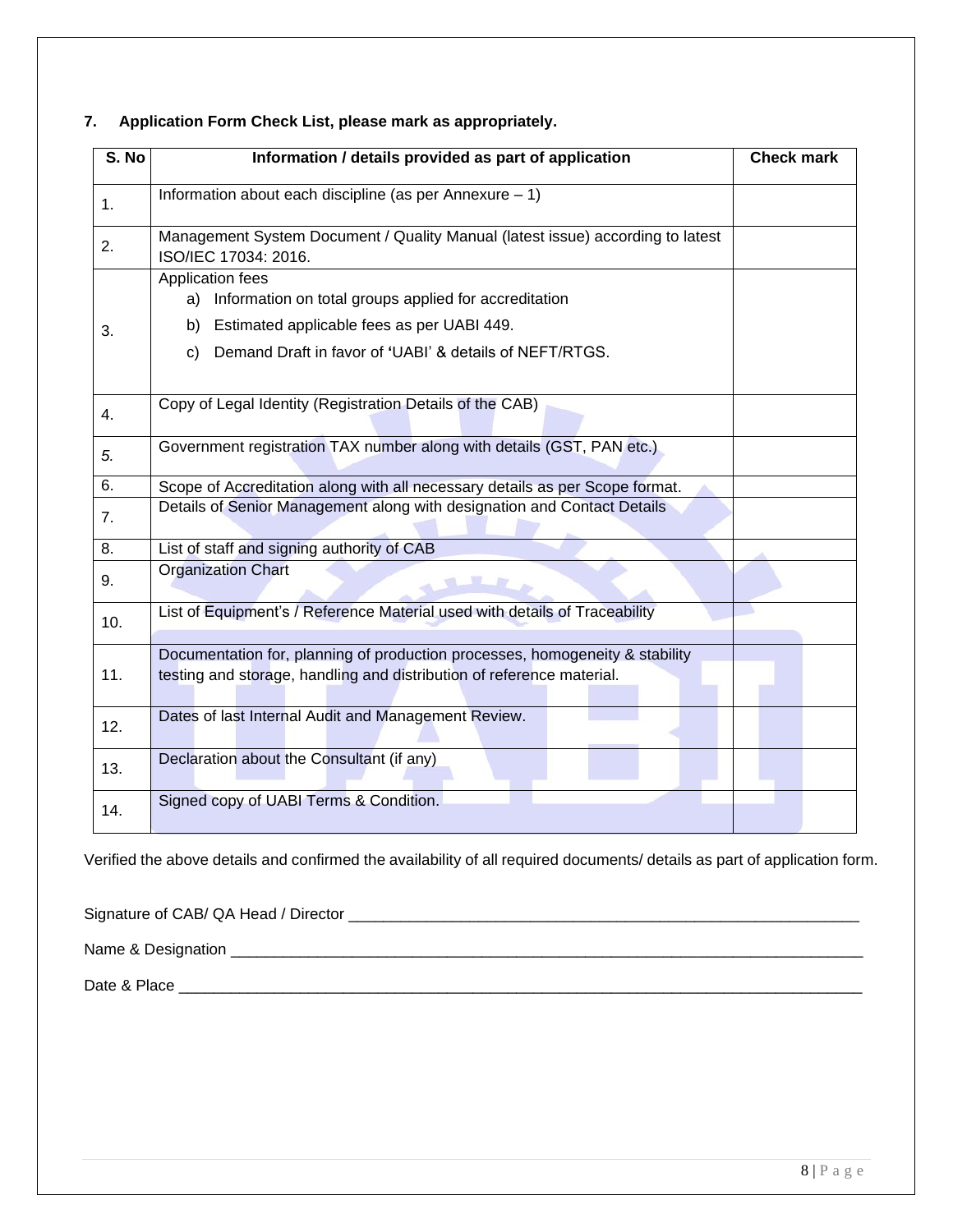# **UABI 417**

### **Terms & Conditions for Obtaining and Maintaining UABI Accreditation**

**(To be submitted to UABI along with the application form)**

The Conformity Assessment Bodies which is Testing including Medical / Calibration Laboratories that are applicant / accredited by UABI shall be required to fulfill the following terms and conditions:

- 1. The Conformity Assessment Bodies (CABs) that carry out its testing / calibration / medical activities in such a way as to meet the requirements of ISO/IEC 17034 relevant UABI specific criteria (wherever applicable) and other policies of UABI.
- 2. The CAB shall have a valid legal identity.
- 3. The CAB shall meet the requirements of UABI and as per ISO 17034:2016
- 4. The CAB shall identify and define various activities which they are involved in, and make sure it does not lead to any potential conflict of interest and does not affect test data results.
- 5. The CAB shall have adequate qualified and trained manpower for the stated scope and for authenticity and issue of COA (Certificate of Analysis) reports and for review, evaluation & release of results, as applicable who meets the requirements of relevant UABI criteria for each field / discipline of accreditation.
- 6. The designated Quality Manager / management system documentation person, responsible for implementation, maintenance and improvement of the management system, shall have successfully underwent training for ISO/IEC 17034 from a reputed training institute.

| UNITED ACCREDITATION BODY OF INDIA |                                                          |               |  |  |  |  |  |
|------------------------------------|----------------------------------------------------------|---------------|--|--|--|--|--|
| Doc No. UABI 417                   | Doc Name: Terms & conditions for maintaining & obtaining |               |  |  |  |  |  |
|                                    | accreditation                                            |               |  |  |  |  |  |
| Issue No. 1                        | Issue Date: 02.04.2021                                   | Issued By QM: |  |  |  |  |  |
| Amendment No. $-0$                 | Approved By CEO:<br>Amendment Date: --------             |               |  |  |  |  |  |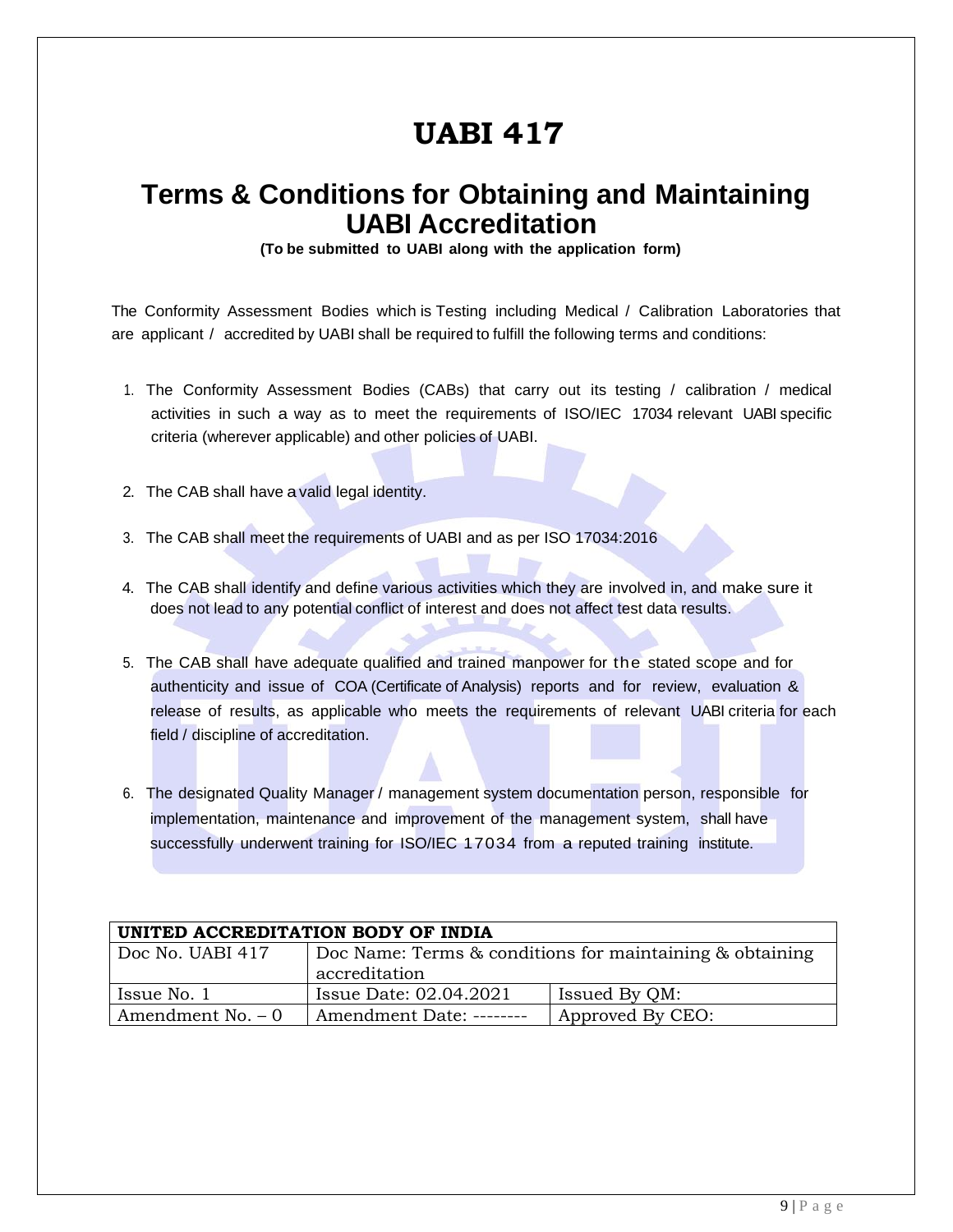- 7. CAB has to submit application for renewal of accreditation three months prior to the expiry of accreditation and also agree to undergo assessment as per UABI to maintain continuity in their accreditation cycle.
- 8. The CAB shall offer cooperation to UABI or its representative in:
	- a. Assessments as per stipulated time intervals / whenever it is as required.
	- b. Access to all specific areas of operations.
	- c. Undertaking for check / inspection to verify the capability of the CAB for the applied scope.
	- d. Witnessing the activities as per scope of accreditation.
	- e. Assessing the competence of the staff (including staff working in shift operations / at site) during assessment.

f. Access to all areas for information, documentation as well as for records pertaining to staff members

- g. Access to those documents that provide insight into the level of independence and impartiality to the CAB from its related bodies, if applicable.
- h. Providing names of all authorized signatory (s) who are responsible for authenticity, issue of test / calibration reports as well as for review, evaluation & release of results.

i. Investigating any complaints/feedback against the CAB during accreditation cycle plus along with previous accreditation cycle.

- 9. On grant of accreditation, the CAB shall claim accreditation in only those premises, fields, facilities, disciplines, for which it has been accredited (as stated in Accreditation Certificate).
- 10. CAB applying for accreditation shall comply with the requirements of standard as well as UABI's Policies for Accreditation as per ISO/IEC 17034:2016 applicable.
- 11.Accredited CAB shall make it clear in all its contracts with customers that its activities falling under accredited scope in no way imply that the product so tested or equipment calibrated is approved by UABI.
- 12. CAB shall make sure that in no way it implies to the process system or person that is approved by UABI.

| UNITED ACCREDITATION BODY OF INDIA |                                                          |                  |  |  |  |  |  |  |
|------------------------------------|----------------------------------------------------------|------------------|--|--|--|--|--|--|
| Doc No. UABI 417                   | Doc Name: Terms & conditions for maintaining & obtaining |                  |  |  |  |  |  |  |
|                                    | accreditation                                            |                  |  |  |  |  |  |  |
| Issue No. 1                        | Issue Date: 02.04.2021                                   | Issued By QM:    |  |  |  |  |  |  |
| Amendment No. $-0$                 | Amendment Date: --------                                 | Approved By CEO: |  |  |  |  |  |  |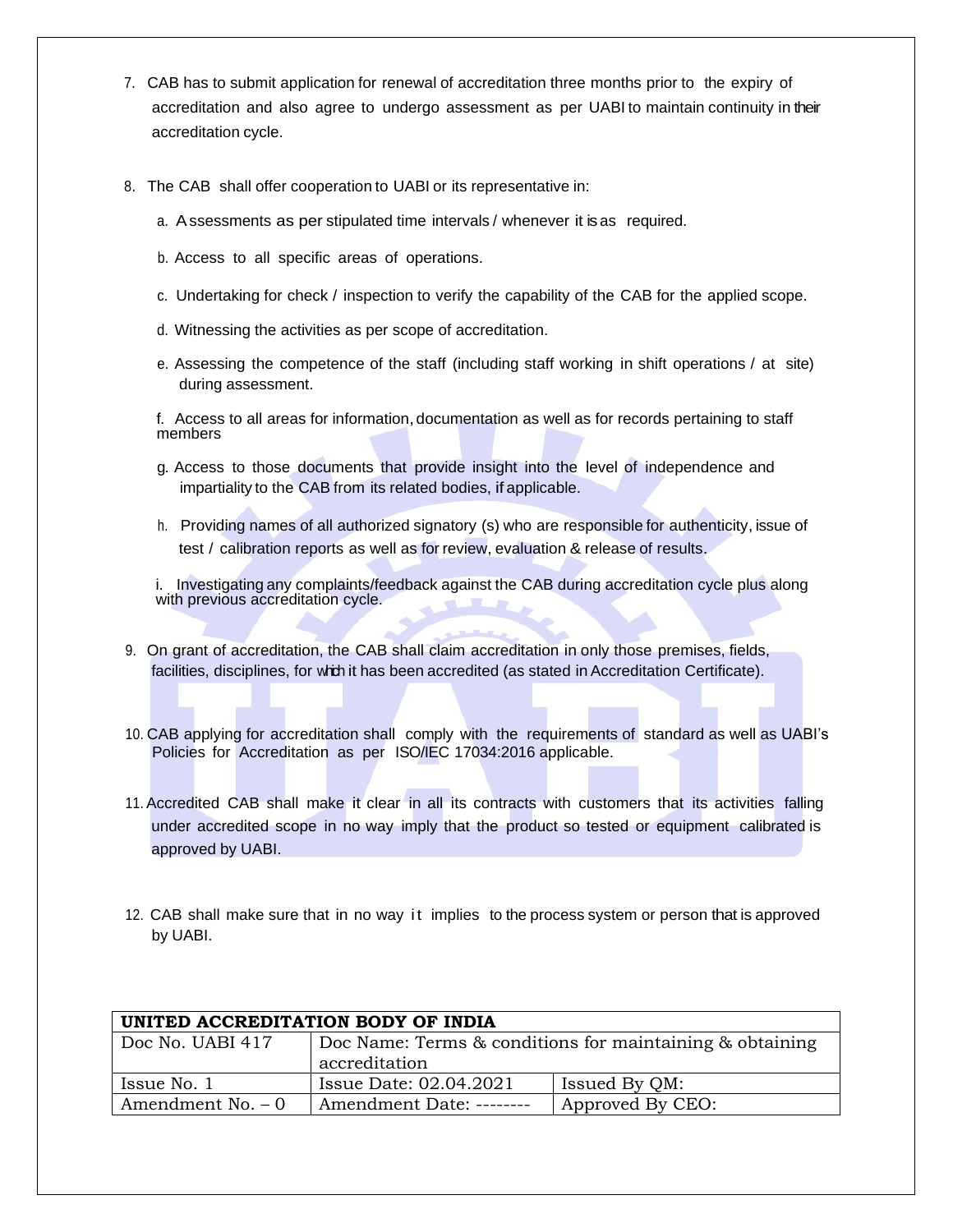13. The CAB has to pay applicable application & accreditation fee as per UABI 449.

- 14. The CAB shall inform UABI of any significant changes affecting the CAB's activities and operations relevant to accreditation to UABI within 10 days, such as:
	- a. its legal, commercial, ownership or organizational status
	- b. the organization, top management and key personnel including authorized signatories
	- c. main policies
	- d. resources and premises
	- e. other such matter that may affect the ability of the CAB to fulfill the requirements of ISO/ IEC 17025.
	- f. any change in the Sample Collection Centre/ Facility (ies) to UABI.
- 15. The CAB has to make sure of itself that they have updated documents with them of UABI and all other relevant standard as applicable at all time.
- 16. The CAB shall unambiguously declare the name of any individual or organization that has provided consultancy for preparing towards UABI accreditation.
- 17. The accredited CAB shall itself normally perform the activities which is covered under scope of accreditation. Where a CAB subcontracts a substantial or critical part of the accredited activities that work shall be placed with another accredited CAB only.
- 18.The accredited CAB shall respond promptly to the changes initiated by UABI in its accreditation criteria, policies and procedures. The CAB shall inform UABI when such alterations under the agreed time frame have been completed.
- 19. CAB shall take corrective actions to close all the non conformities raised during the assessment within 30 days time to avoid any diciplinary action as per UABI 420
- 20. CAB shall not involve itself in any kind of malpratices or fradulent which may bring UABI to disrepute.
- 21.The accredited CAB upon suspension or withdrawal of its accreditation (however determined) or expiry of validity of accreditation shall forthwith discontinue its use of all advertising matter that contain any reference to the accreditation status and shall return the certificates of accreditation to UABI within 15 days of timeframe.

| UNITED ACCREDITATION BODY OF INDIA |                                                                |                  |  |
|------------------------------------|----------------------------------------------------------------|------------------|--|
| Doc No. UABI 417                   | Doc Name: Terms $\&$ conditions for maintaining $\&$ obtaining |                  |  |
|                                    | accreditation                                                  |                  |  |
| Issue No. 1                        | Issue Date: 02.04.2021                                         | Issued By QM:    |  |
| Amendment No. $-0$                 | Amendment Date: --------                                       | Approved By CEO: |  |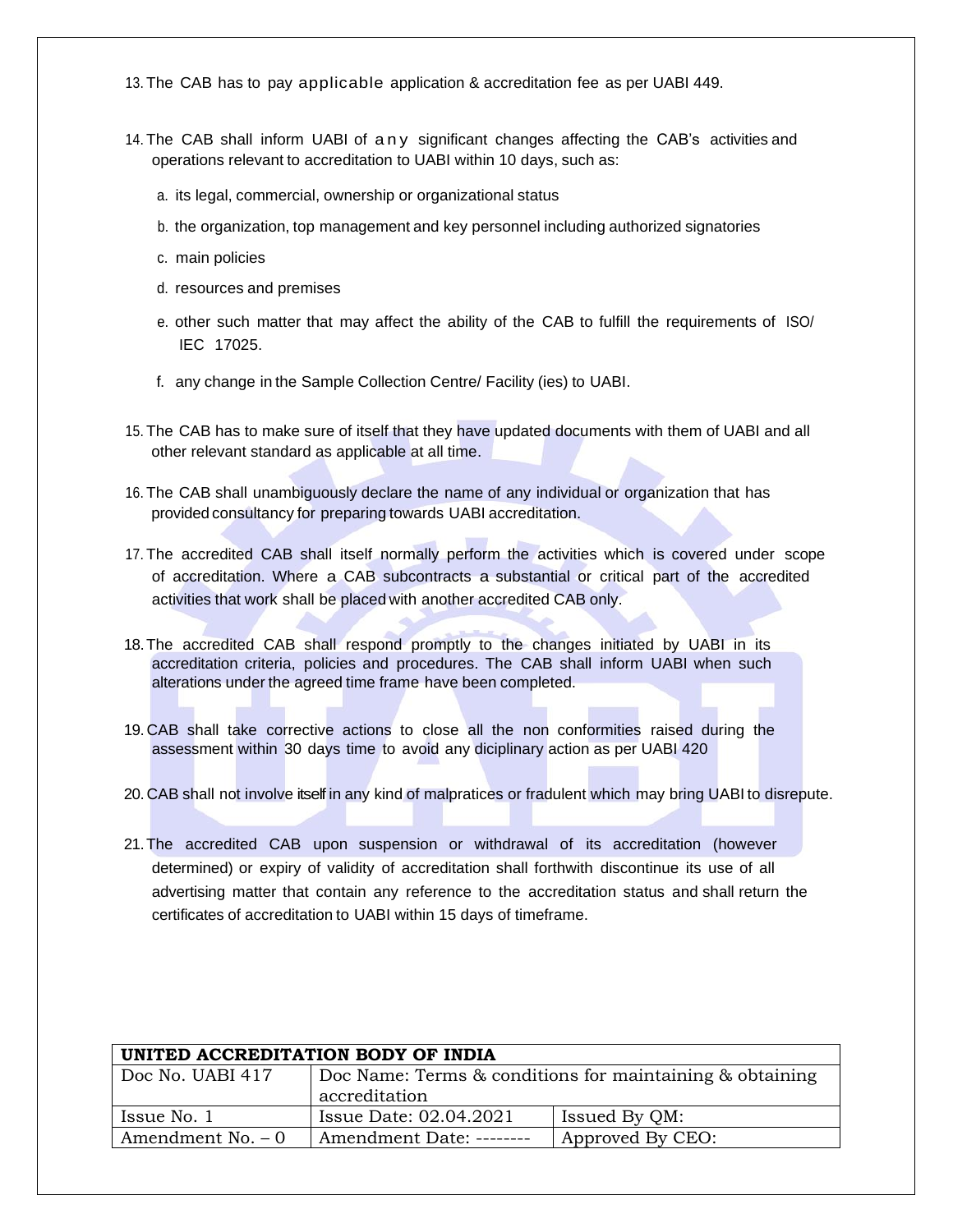- 22.The accredited CAB can withdraw accreditation by giving notice in writing to UABI by surrendering the certificates of accreditation within 15 days of timeframe after notice.
- 23.The CAB shall inform UABI, if any of the proposed assessor(s) happens to be their Consultant or associated with the CAB in any other capacity.

By signing this document, it is implied that a **CAB or laboratory as said** as an applicant and after obtaining accreditation agrees to comply at all times with **Terms and Conditions of UABI**. **Any violation of this terms and conditions shall result in adverse decision as per UABI 442.**

| <b>Signature of Top management:</b>                                 |  |  |  |
|---------------------------------------------------------------------|--|--|--|
|                                                                     |  |  |  |
| Name & Designation of Top management:                               |  |  |  |
|                                                                     |  |  |  |
| <b>CAB Name:</b>                                                    |  |  |  |
| Date & Place:                                                       |  |  |  |
|                                                                     |  |  |  |
| Signature of UABI Official & Date of Receipt (For office use only): |  |  |  |
|                                                                     |  |  |  |
|                                                                     |  |  |  |

×

| UNITED ACCREDITATION BODY OF INDIA |                                                                           |                  |  |
|------------------------------------|---------------------------------------------------------------------------|------------------|--|
| Doc No. UABI 417                   | Doc Name: Terms & conditions for maintaining & obtaining<br>accreditation |                  |  |
| Issue No. 1                        | Issue Date: 02.04.2021                                                    | Issued By QM:    |  |
| Amendment No. $-0$                 | Amendment Date: --------                                                  | Approved By CEO: |  |